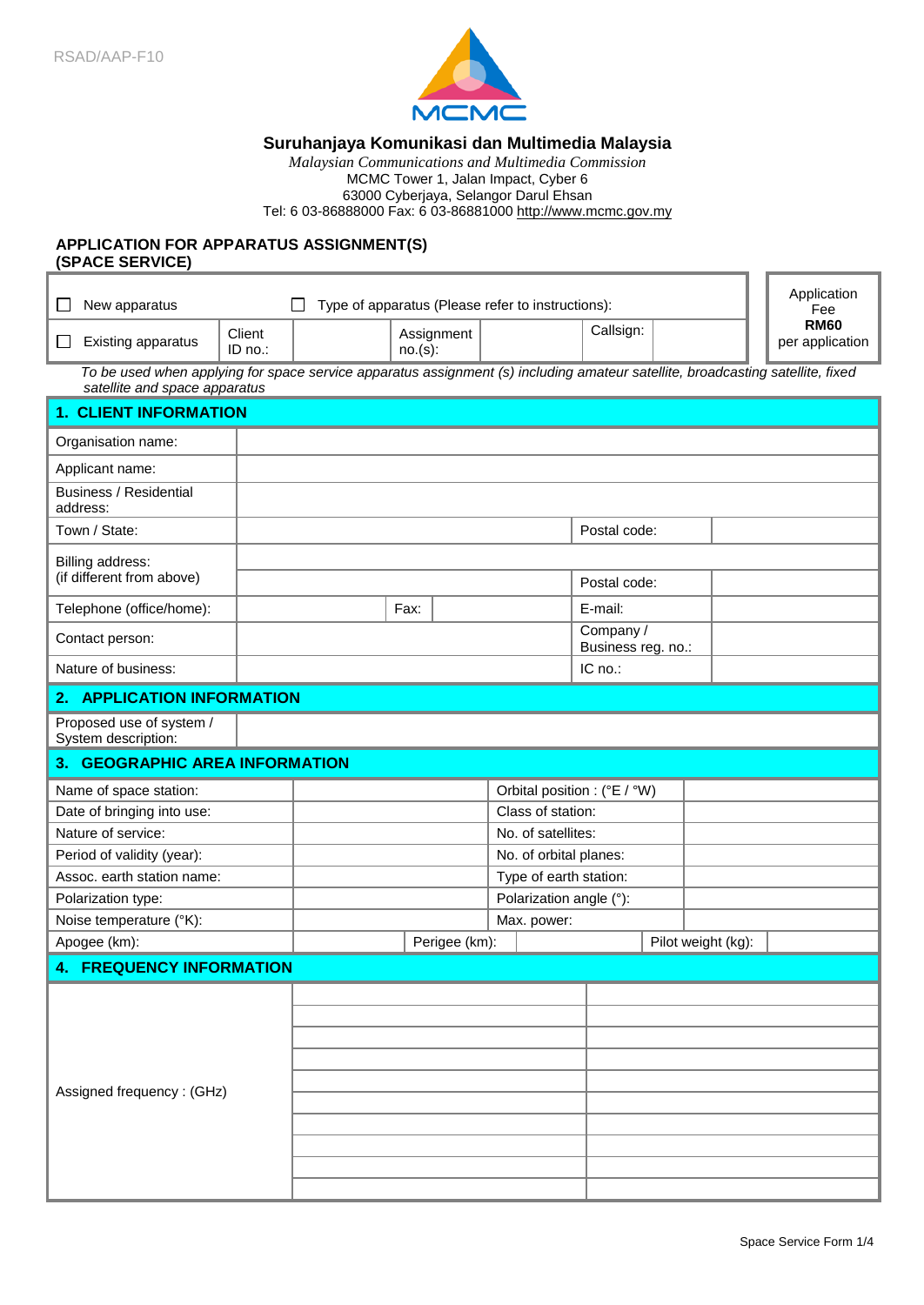| <b>5. FREQUENCY INFORMATION</b>                                                   |                 |                    |                 |                    |           |  |
|-----------------------------------------------------------------------------------|-----------------|--------------------|-----------------|--------------------|-----------|--|
| Design of emission                                                                | Max. peak power | Max. power density | Min. peak power | Min. power density | C/N ratio |  |
|                                                                                   |                 |                    |                 |                    |           |  |
|                                                                                   |                 |                    |                 |                    |           |  |
|                                                                                   |                 |                    |                 |                    |           |  |
|                                                                                   |                 |                    |                 |                    |           |  |
|                                                                                   |                 |                    |                 |                    |           |  |
|                                                                                   |                 |                    |                 |                    |           |  |
|                                                                                   |                 |                    |                 |                    |           |  |
| Note: If necessary, please attach additional information together with this form. |                 |                    |                 |                    |           |  |
| <b>6. EQUIPMENT INFORMATION</b>                                                   |                 |                    |                 |                    |           |  |
| Manufacturer/Model/Serial no./Approval no.:                                       |                 |                    | Power:          | Use:               |           |  |
|                                                                                   |                 |                    |                 |                    |           |  |
|                                                                                   |                 |                    |                 |                    |           |  |
|                                                                                   |                 |                    |                 |                    |           |  |
| Note: If necessary, please attach additional information together with this form. |                 |                    |                 |                    |           |  |

# **7. DO YOU HAVE A LICENCE / ASSIGNMENT UNDER THE COMMUNICATIONS AND MULTIMEDIA ACT 1998? IF SO, PLEASE PROVIDE DETAILS OR A COPY OF YOUR LICENCE / ASSIGNMENT.**

# **8. PLEASE STATE THE REQUIRED VALIDITY DATE AND PERIOD.**

| Date:                             | Date assignment is issued OR |                         |  |  |  |  |
|-----------------------------------|------------------------------|-------------------------|--|--|--|--|
|                                   | Date required                | (Please state the date) |  |  |  |  |
| Period (from 3 months to 1 year): |                              |                         |  |  |  |  |

### **9. I CERTIFY THAT THE STATEMENTS MADE IN THIS APPLICATION ARE COMPLETE AND CORRECT TO THE BEST OF MY KNOWLEDGE, THE APPARATUS IS TYPE APPROVED FOR USE IN MALAYSIA AND IT WILL BE USED ONLY FOR THE PURPOSES AUTHORIZED BY THE MINISTER OF COMMUNICATIONS AND MULTIMEDIA MALAYSIA.**

| Signature:                   | Date:        |  |
|------------------------------|--------------|--|
| Name of signatory:           | $I.C. no.$ : |  |
| Business / Company<br>stamp: |              |  |

### **FOR MCMC USE ONLY**

| Fee paid:                   |  |
|-----------------------------|--|
| Cheque or Bank in slip no.: |  |
| Receipt no. / date:         |  |
| Spectrum Plan checked:      |  |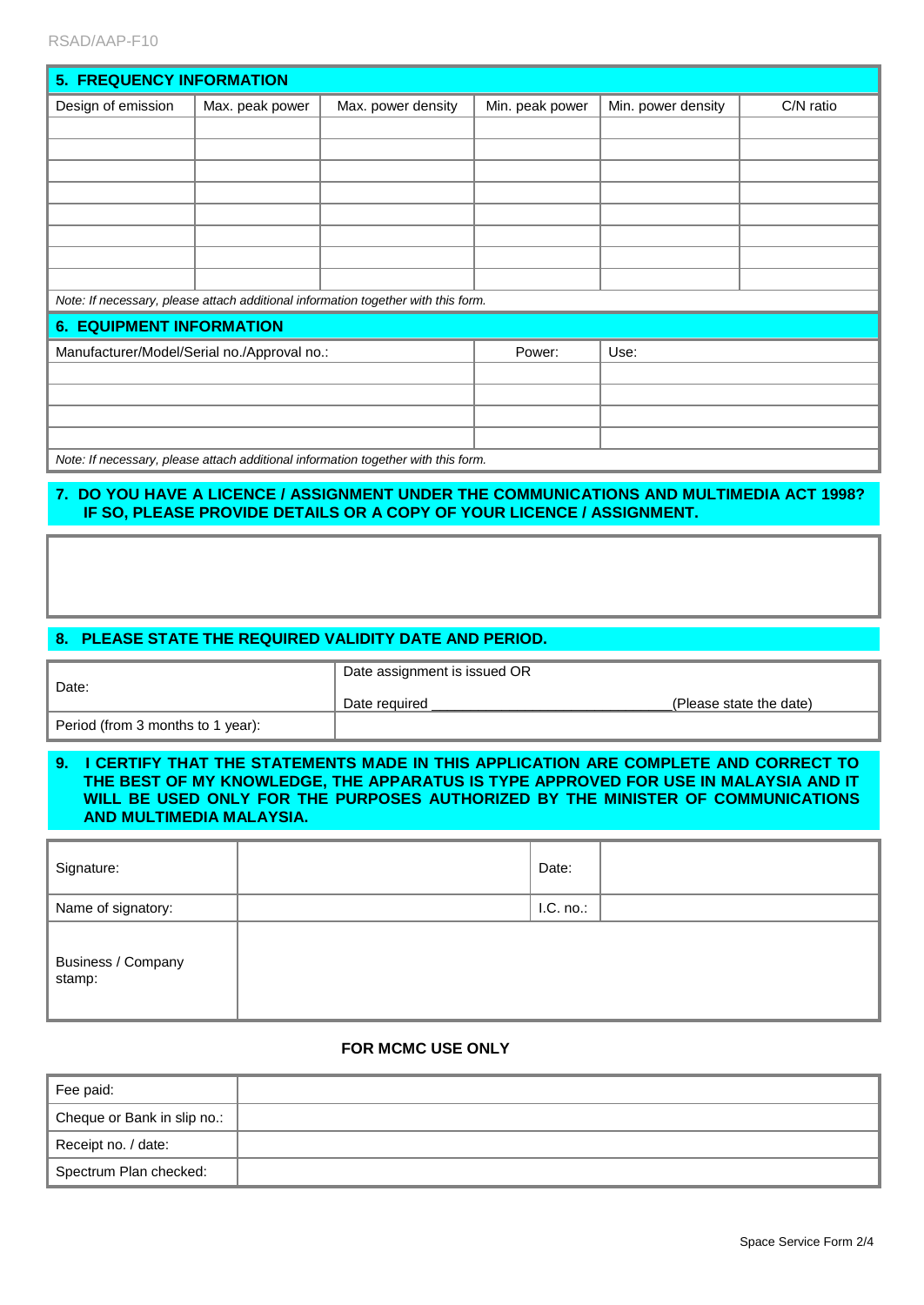# **INSTRUCTIONS ON COMPLETING THE FORM**

#### **1. INTENT**

- 1.1 The intent of this document is to provide applicants with instructions to assist them in properly completing the APPARATUS ASSIGNMENT (S) SPACE SERVICE FORM.
- 1.2 The SPACE SERVICE FORM is to be completed by the applicant and submitted to the Malaysian Communications and Multimedia Commission office for the following types of space service apparatus :-
	- *1) Amateur Satellite Station*
	- *2) Broadcasting Satellite Station*
	- *Fixed Satellite Station*
	- *4) Space Station*
- 1.3 Please complete one SPACE SERVICE FORM per apparatus.
- 1.4 Application Fee is **RM60.00** per application.
- 1.5 Please submit the annual fee associated with the services for you are applying along with the application. Assignments will not be issued until full payment of all appropriate fees have been received.
- 1.6 Cheques, postal orders or money orders should be made payable to the *" Suruhanjaya Komunikasi dan Multimedia Malaysia* " or by online payment through MCMC's website a[t www.mcmc.gov.my.](http://www.mcmc.gov.my/)
- 1.7 Print clearly illegible, unclear or incomplete application forms may delay processing.

#### **2. PROCEDURES**

Each application contains 9 sections:-

- Section 1 for client information
- Section 2 for application information<br>Section 3 for geographic area inform
- for geographic area information
- Section 4 &5 for frequency information
- Section 6 for equipment information
- Section 7 for comments and remarks
- Section 8 for validity date and period
- Section 9 for certification & signature
- 2.1 New Apparatus

If the application is for a new station, i.e. the applicant does not already have any licensed transmitters or receivers at the location, then the applicant should indicate this by checking the "New apparatus" box. NOTE: if the client has existing license (s) assignment (s), then the client ID number field should be completed to assist MCMC staff in locating applicant's information.

2.2 Change to Existing Apparatus Assignment

Please indicate if the application is for change in an existing apparatus assignment, such as a change of frequency, the addition of new frequency or a change of location. Please indicate this by checking the "Existing apparatus" box, entering the client ID number, the assignment number, and the callsign, found on the existing license / assignment In the appropriate fields on the form.

2.3 Client Information

This section requests particular information on the applicant (individual, business or company).

2.3.1 Addresses

Please indicate your Business / Residential address which for assignments and other correspondence. Please indicate if a separate address is needed for all billing correspondence.

2.3.2 Contact

This section informs MCMC on how and who to contact for more information on the application to avoid any delay.

2.4 Application Information